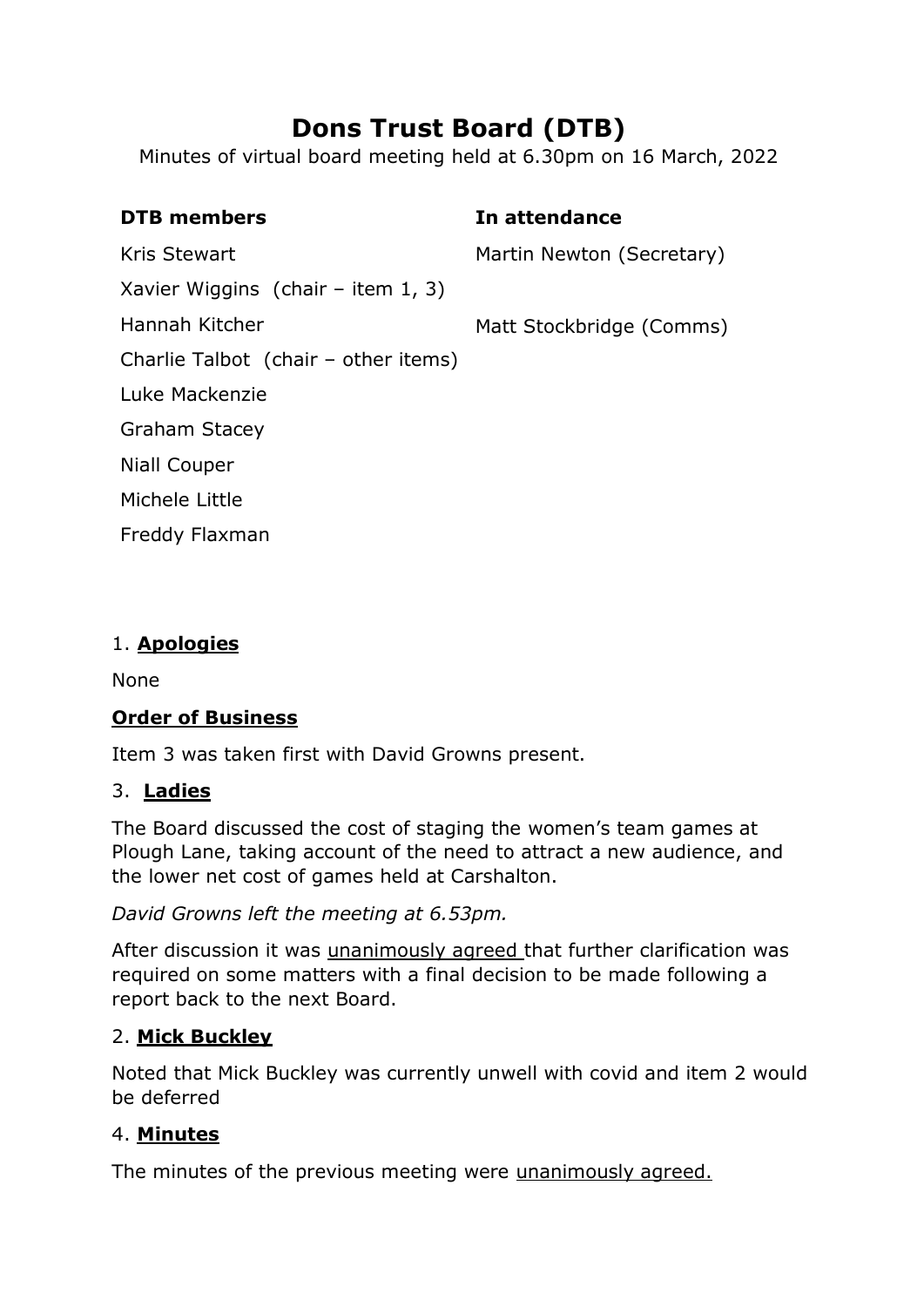# 5. **Updates**

(a) The 1-1 updates covering finance, diagnostics, ticketing, staff/volunteers, stadium issues, and players matters were noted.

(b) The report to the next PLC Board was considered and it was agreed that questions to be raised at that meeting should be on matchday revenues, players contracts including any relegation clauses, and the football panel.

## 6. **Priorities**

Priorities were discussed, including recruitment of a permanent replacement for the CEO (or to another similar but not identical role), membership and integration for season tickets (although it was noted that integration appeared unlikely for next season), and a replacement for the current membership secretary. It was agreed that it would be useful for some comms on the integration issue

It was also agreed that a public facing document should be drafted for publication to go out in Mick Buckley's name.

## 7. **Roles and Responsibilities**

On roles/responsibilities it was noted that Graham would format information that had been forwarded for approval and then website publication.

## 8. **Finance Update**

The Board noted that PLB2 was now over 3m. It was also reported that Cherry Red Records had offered to provide interim funding which would enable the MSP loan to be cleared. The Board heard that the  $3<sup>rd</sup>$  floor fit out for education may total more than 750k, but these works may not be vital at this stage. The course offered was currently at level 2, and feedback from recent open day events was that a level 3 qualification would attract more students.

It was further noted that the Club was producing draft budgets for L1 and L2 for next season.

## 9. **Directors Box**

Freddy Flaxman raised the matter of setting aside Directors Box tickets for DT members by way of a draw. It was agreed by 8 votes to 1 that this idea would be worth investigating for next season (Freddy was in favour of the initiative for the current season as well).

The Board also discussed the hospitality offer.

# 10. **SGM**